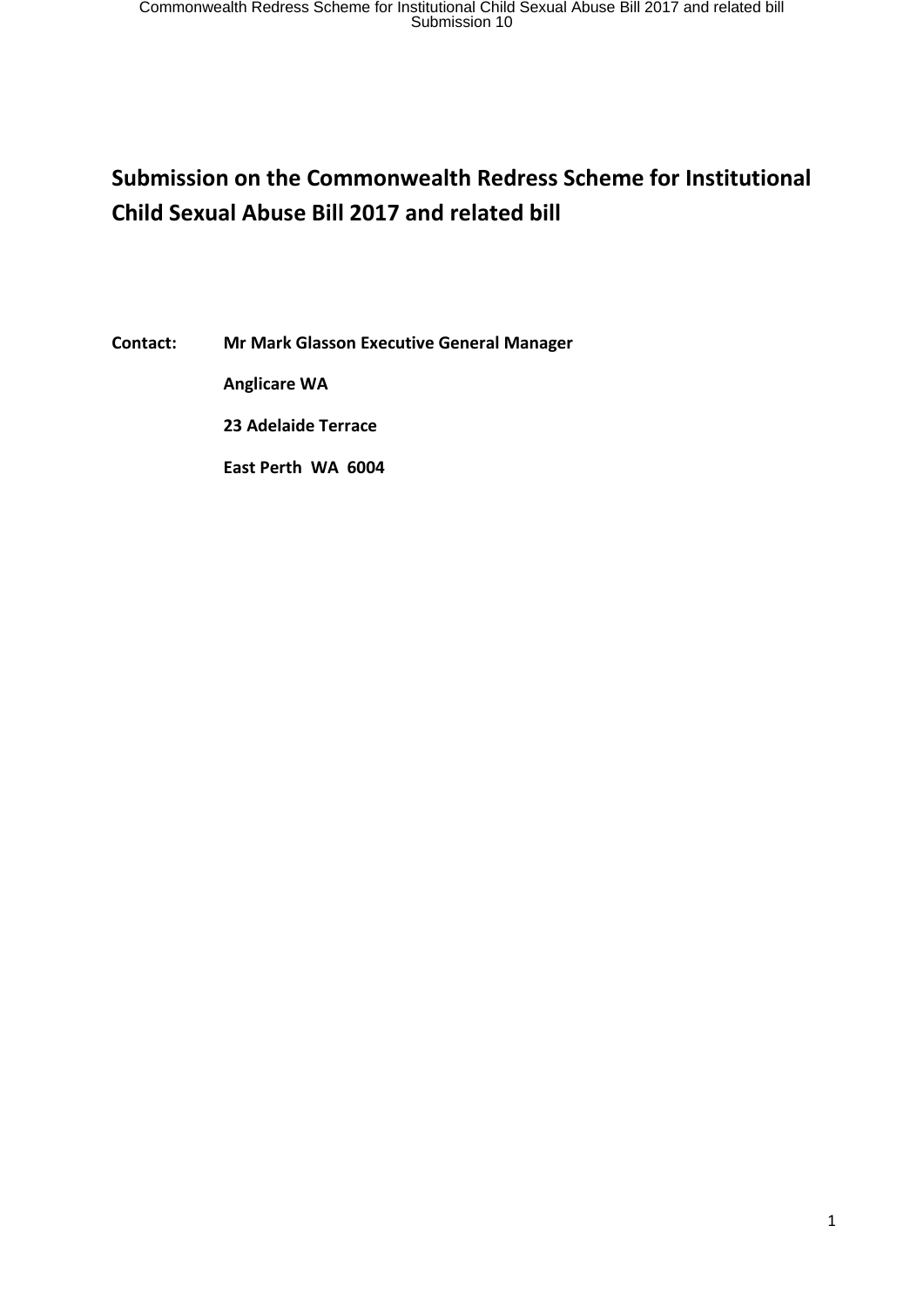# **Submission on the Commonwealth Redress Scheme for Institutional Child Sexual Abuse Bill 2017 and related bill**

#### **About the agency**

Anglicare WA is an incorporated not-for-profit organisation delivering a range of services to communities in 62 locations across Western Australia. Anglicare WA works together with people, their families and their communities to enhance their abilities to cope with the challenges of life and relationships. Anglicare WA's Vision is that "we live in a just and fair society in which all people thrive". As a leading not-for-profit organisation, Anglicare WA has an important role in building strong communities and families, supporting people to enhance their resilience and capacity to thrive. The work of the organisation is focused on delivering services that assist the most vulnerable people to participate fully in community life, by helping them to overcome relationship, housing and financial difficulties, and to access community support.

Anglicare WA services are underpinned by a principle of strong corporate governance that protects and enhances the interests of all stakeholders, staff, clients and the wider community. The core values of Inclusion, Trust, Compassion, Respect and Courage are embedded in all of the organisation's activities and decision-making, and all work is undertaken in a spirit of reconciliation between Aboriginal and non-Aboriginal Western Australians.

Anglicare WA has operated a Royal Commission Support Service (RCSS), funded by the Department of Social Services, since August 2013. In a little over 4 years this service has seen over 345 individuals, conducting 2,677 separate sessions overall. Whilst this is an average of about 8 sessions per client, some clients have had 100 contact sessions and some have only spoken to us once. The service has supported people across the vast state spanning Kununurra to Albany although of course the majority have been in the wider metropolitan area of Perth. Staff of the service have visited or spoken by phone to prisoners in almost every prison in the State.

Our commitment to sharing the Findings and Issues raised by the Royal Commission has resulted in our establishment of a communication network which has grown to over 425 service people and agencies. We have engaged with a number of these contacts in some detail, often hearing of their concerns for their clients. The results of our survey of those service people and agencies have shown that the RCSS has had a major impact on many services in WA.

Anglicare WA welcomes the Commonwealth Redress Scheme (CRS), its general principles and the expressed commitment that the Commonwealth Redress Scheme Operator is independent of all other institutions.

At the time of writing, it is unknown if Western Australia and the other States will participate in the Commonwealth Redress Scheme but the following comments could apply if the States and Territories accept the Bill as it currently stands.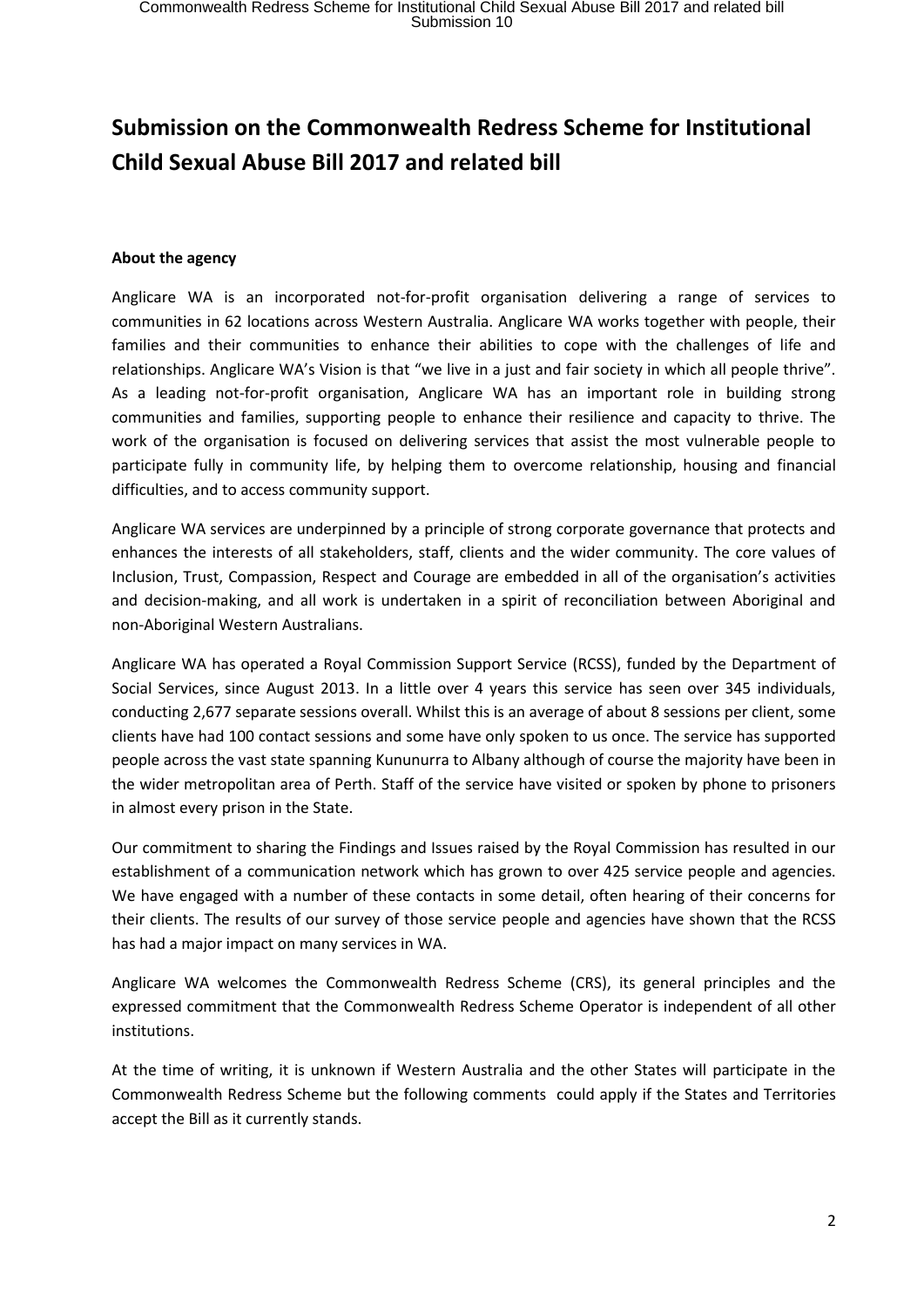#### **Key Issues of Concern**

A number of issues about the Bill and its as yet unpublished associated rules are of particular concern to us:

- 1. Excluded victims of child sexual abuse, in particular, prisoners or offenders who might be excluded by Section 16 (3) and whatever Rules are then applied to it.
- 2. Communicating the Scheme and its particulars Section 18 (1 and 2) in easy to understand English – including what the alternative path might mean ie undertaking civil claims
- 3. The definition and scope of Counselling and Psychological services
- 4. Particular issues for applicants in remote locations and with poor literacy skills- Section 29 (2)
	- a. Access to documents of record, see also
	- b. Timelines for notices of determination, offers, internal review and other communications - Section 69
	- c. Making no response as evidence of rejecting the offer
	- d. Access to signatories for Statutory Declarations
	- e. Access to counselling
	- f. Obtaining good legal advice
- **5.** Payment of outstanding debts once Redress is paid.

#### **Detailed Comments**

### **1. Excluded victims of child sexual abuse, in particular, prisoners or offenders who might be excluded by Section 16 (3)**

Although this issue is not in the Bill itself, The Hon Christian Porter MP did announce that anyone convicted of a child sex offence and those sentenced to prison terms of five years or more for serious crimes would be excluded from the Commonwealth Redress Scheme.

We will not go into complex arguments about cause and effect of offending behaviour but refer to the comprehensive analysis of the subject in the Royal Commission Final Report. In addition, the Final Report noted that 10.4 per cent of survivors were in prison at the time of their private session. They reported sexual abuse in a variety of settings; for instance many were sexually abused when placed in juvenile justice institutions for a variety of behaviours which would not today merit such placement. Having been placed there however, they often became enculturated into antisocial behaviours and a life of crime.

However, the considerable percentage of survivors who were in prison at the time of the Royal Commission would pale into insignificance if we were to consider the number of survivors who had, *at any time, served a prison sentence* meeting the stated criteria. Many would have a complex network of issues originating in their childhoods and including alcohol and drug dependency, issues with violence and aggressive and a sense of exclusion from general society which led to criminogenic behaviour. It should be noted that despite this, some of our clients have turned their lives around and have not been convicted of any crime for 30 or more years.

For such people to be punished yet again for youthful and trauma related expressions of anger and distress would be inimical to every sense of rehabilitation, equity and fairness.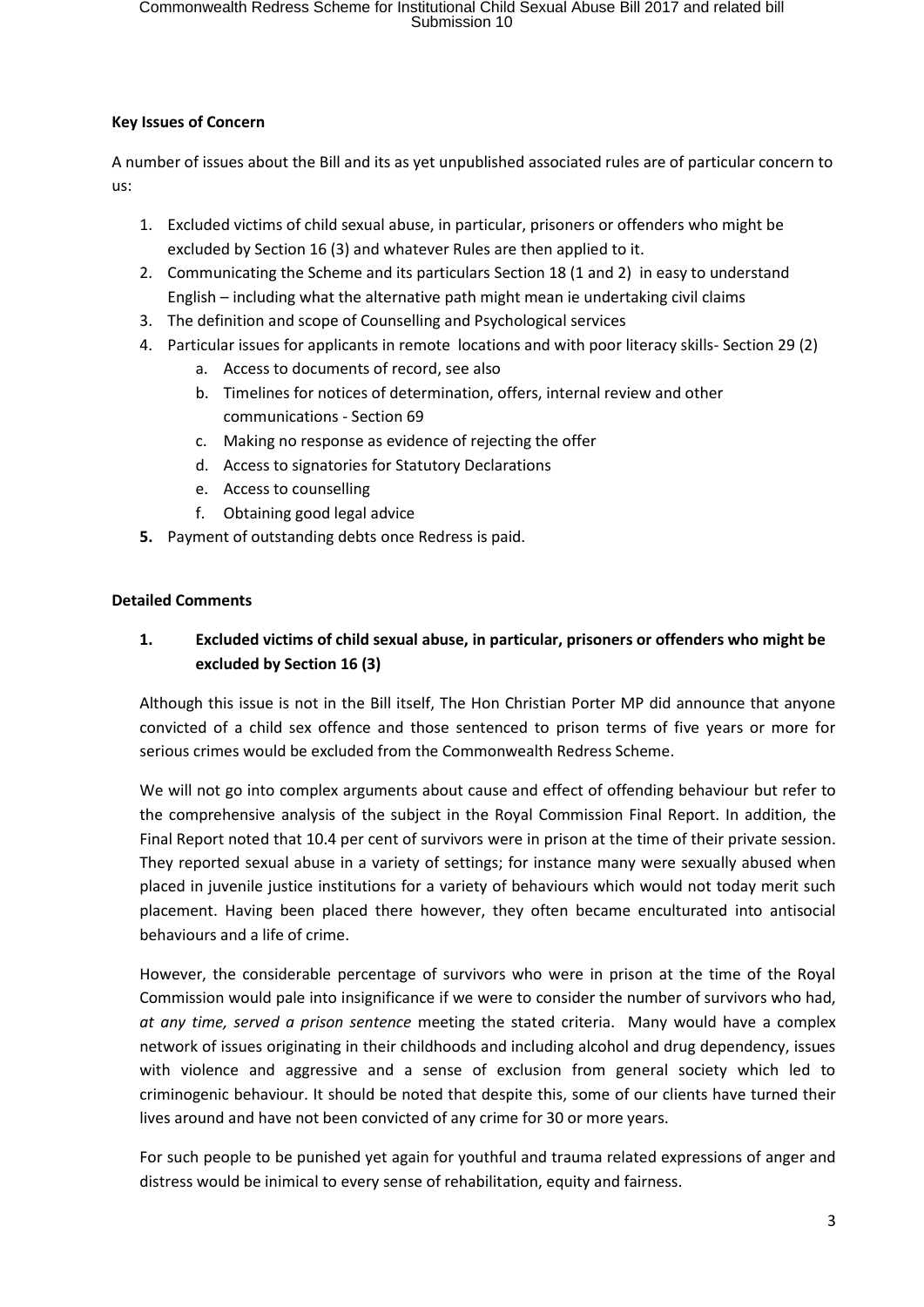Anglicare WA believes that singling out offenders would be a retrograde step at a time when institutions should be making amends to *all* child victims of sexual abuse in their services. What happens to the Redress payment once it has been made should be an entirely different question and will be addressed later in our submission.

Anglicare WA believes the Commonwealth Redress Scheme can only claim legitimacy if *all* victims of child sexual abuse in institutions are acknowledged and treated equally.

## **2. Communicating the Scheme and its particulars Section 18 (1 and 2) in easy-to-understand English – including what the alternative path might mean ie undertaking civil claims.**

The Western Australian Redress Scheme ran for approximately three years (2008 to 2011) and the Royal Commission Support Services (RCSS) at Anglicare have run for over four years at this point. Staff at the RCSS have worked in both areas and have spoken to many hundreds of survivors during these seven years. It is very clear that the Redress WA processes, including advertising, application forms and telephone information lines distressed many clients. Anglicare WA would not like to see the same mistakes occurring again. For example, even with the extension of the WA Redress Scheme for an extra year, many people did not hear about it or misunderstood its scope or what it was offering - some Aboriginal clients believed the Scheme only referred to Stolen Generation people so did not apply if they were in foster care or school hostels. Others, in prisons, interstate or otherwise dealing with life issues, simply never heard about the Scheme.

Many people who have spoken to the RCSS remain angry to this day about their (largely misunderstood) expectation of the amount of money they might receive and feel duped about how funds were granted. Although this was a misunderstanding, the years of bitterness since have added to survivors' sense that they are still being victimised. They were often not aware of the funding matrix; or of the possibility of getting assistance in making their applications. Family tensions arose when members who applied by themselves often received less than others who had assistance in writing applications. In addition 'shame' prevented many applicants speaking about their sexual abuse and this may again prevent people applying unless documentation carefully explains how much detail is required.

Already the CRS is walking down the same pathway that the WA Scheme did – initially proposing a cap amount (in this case the Royal Commission proposed \$250,000) then almost halving it without debate (the cap amount in this Bill is \$150,000). This disappoints and angers individuals and support groups from the start and reinforces the "we don't matter" attitude which was so corrosive to applicants in the WA Scheme. In addition many people don't understand the "up to \$150,000" that is often quoted; they have no means of comparing their own abuse to that of others and they just see a lifetime of pain and suffering which they believe is largely due to State intervention in their family life.

The issue of whether the States "opt in" to the Scheme remains unresolved however **already, many people in Western Australia are expecting they will be eligible for the Commonwealth Redress Scheme so if WA** *does not* **enter into the Scheme, advertising needs to be undertaken to explain their exclusion.**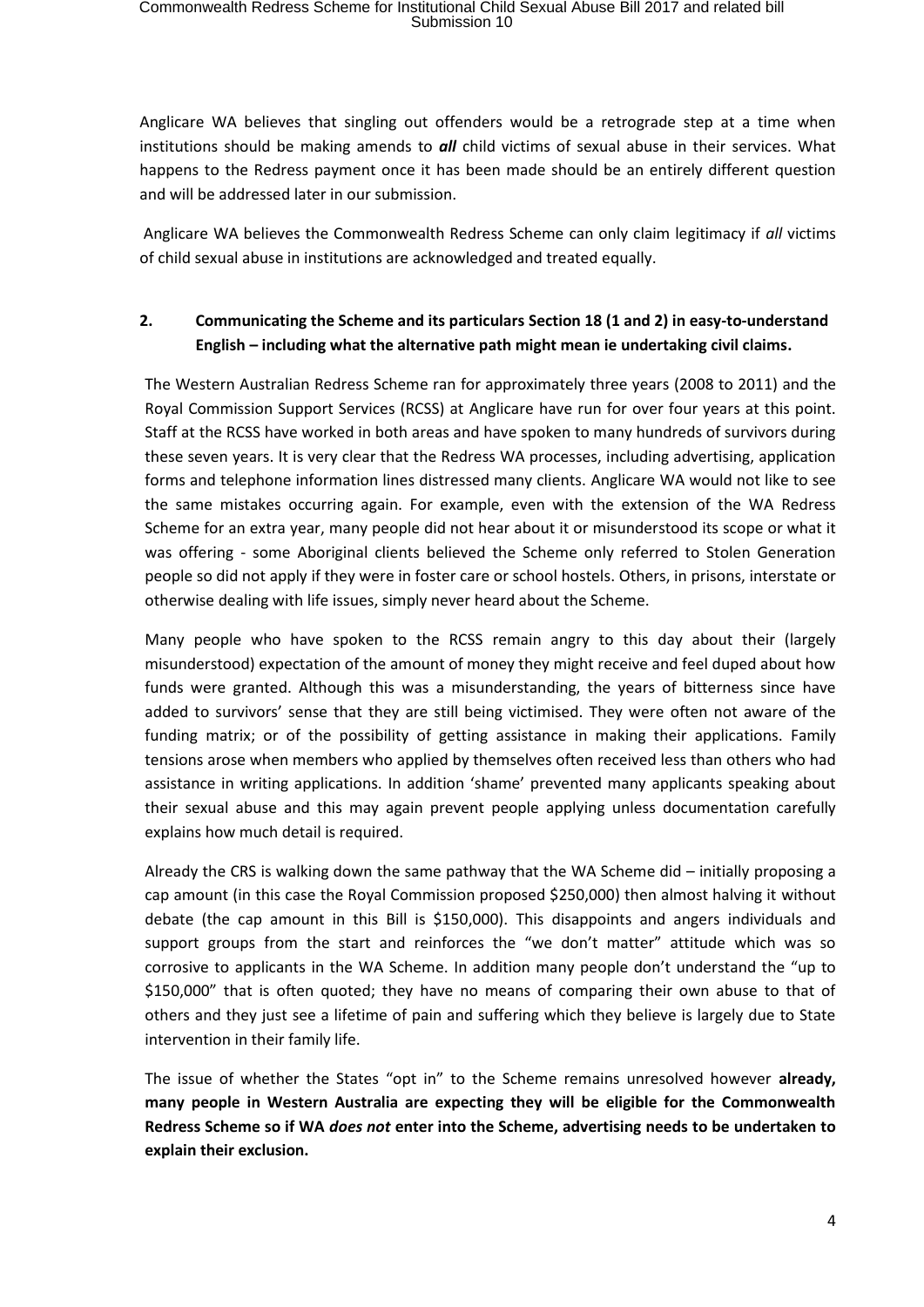Most States are now amending their Statutes of Limitation which allow survivors to undertake civil law claims against their perpetrators and the institutions responsible for protecting them beyond the seven years which previously limited claims. This change now provides the option that survivors must consider – apply for the Commonwealth Redress Scheme or consider a lengthy civil claim but with the possibility that they receive more money. These will be complex questions especially for many aging or unwell survivors and their families. Applicants will now need to be plainly informed of the alternatives to applying for the Commonwealth Redress Scheme so that they really are making an informed choice about what is best for them. There does not currently appear to be a means of providing applicants with this information.

Adequately advertising the Commonwealth Redress Scheme once the Bill has been agreed to and it is clear which States are opting in, will be a major issue of equity. Many people no longer look to newspapers or leaflets for information. Only at the end of the RedressWA funding period did advertising on television take place and in fact cause a surge of applications.

While we understand that the processes outlined in the Bill are required to ensure the management of public and institutional funds, they are complex and will likely be outside the capacity of many people to manage in a timely way without assistance.

Without the employment of workers to assist people to complete their applications and to support them in making decisions about offers or requesting reviews, many people will not feel confident to apply.

#### 3. **The definition and scope of Counselling and Psychological Service**

Anglicare WA supports the offer of counselling and psychological services to survivors who have accepted an offer of redress and agrees that they should have a choice to maintain existing therapeutic relationships.

It is difficult to make comment on this section without seeing the rules that go along with Sections 47-49, but Anglicare WA notes the following issues of concern:

- The sexual abuse of a child in care is known to have long term consequences for that person, his or her relationships and parenting capacity; and their capacity to engage in work, with authorities and with education and technology. Much of the evidence to the Royal Commission spoke of survivors' grief over loss of culture, of ongoing trauma symptoms and of long term depression and anxiety. Counselling for the individual may only address some of these factors.
- For survivors to have the best chance of positive outcomes and even recovery, Anglicare WA submits that many survivors need services which can offer more "wrap around" care. This would include case management to liaise with and conduct warm referrals to health, housing, financial and family support services.
- In addition, the survivor needs opportunities to meet with their counsellor and their parents, siblings, partners and/or wider family so that the impact of trauma can be explained and helpful ways of managing trauma symptoms can be discussed.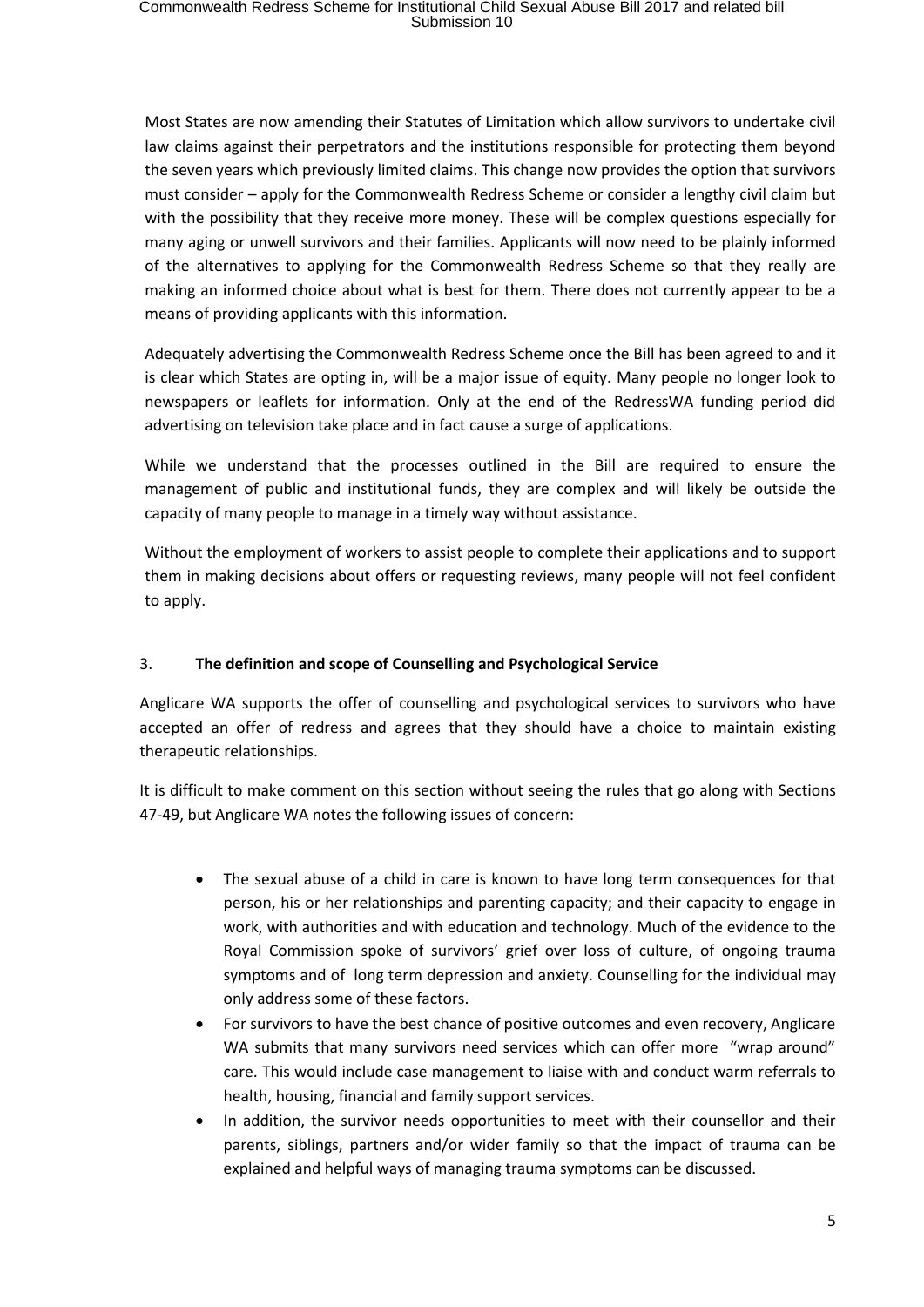- Whilst Anglicare WA supports empowering survivors to remain with existing counsellors or make their own choices about whom they see, it will be helpful if survivors can access accreditation details for their preferred counsellor and if the counsellor is required to provide information about their therapeutic approach and expected outcomes. The survivor should always have the right to change counsellors if they feel they are not getting what they want;
- It is worth noting that in regional and remote locations choice is not always an option so the CRS should consider ways to fund and make available online counselling services.

## **4. Particular issues for applicants in remote locations and with poor literacy skills- Section 29 (2)**

Many people (both Aboriginal and non-Aboriginal) who missed out on the Redress WA Scheme were living in remote and regional Western Australia where information takes a long time to seep through and where mail services are slower than in cities.

Regional and remote residents may also have particular issues as below:

- a. Access to documents of record. When people tried to access their records for Redress WA there were sometimes delays of six months or more in obtaining them from Government agencies and other institutions. This often made clients anxious and confused and slowed down their applications.
- b. If the Operator requests information (as per Section 69) or survivors receive notices of determination or offers, or want to request an internal review or accept offers, decline them or appeal decisions (as per Sections 37-39), 14 days will be entirely insufficient to allow for mail services to the regions and remote communities in Western Australia from say, Sydney or Melbourne and back again.
- c. For this reason also there is a risk that it may appear that survivors are declining the offer (by doing nothing as per Section 36 and Section 41(2)) when in fact they are at the mercy of the mail system. We would argue that failure to respond is insufficient evidence that survivors have seen the documents and are making an active decision. Anglicare WA proposes that declining an Offer must be made in writing or at the least verbally to a reliable witness.
- d. Section 29 (3) requires that information included in the application needs to be verified by Statutory Declaration. Access to independent people who can sign Statutory Declarations in remote communities may be limited and survivors may be reluctant to approach their closest signatory because of confidentiality issues. Time must be allowed for other arrangements to be made.
- e. Access to counselling may be difficult in remote and regional Australia. As is noted above in Point 3, access to suitably qualified, independent counsellors who are perceived as being confidential may be very limited. Even if innovative options such as voice-over- internet